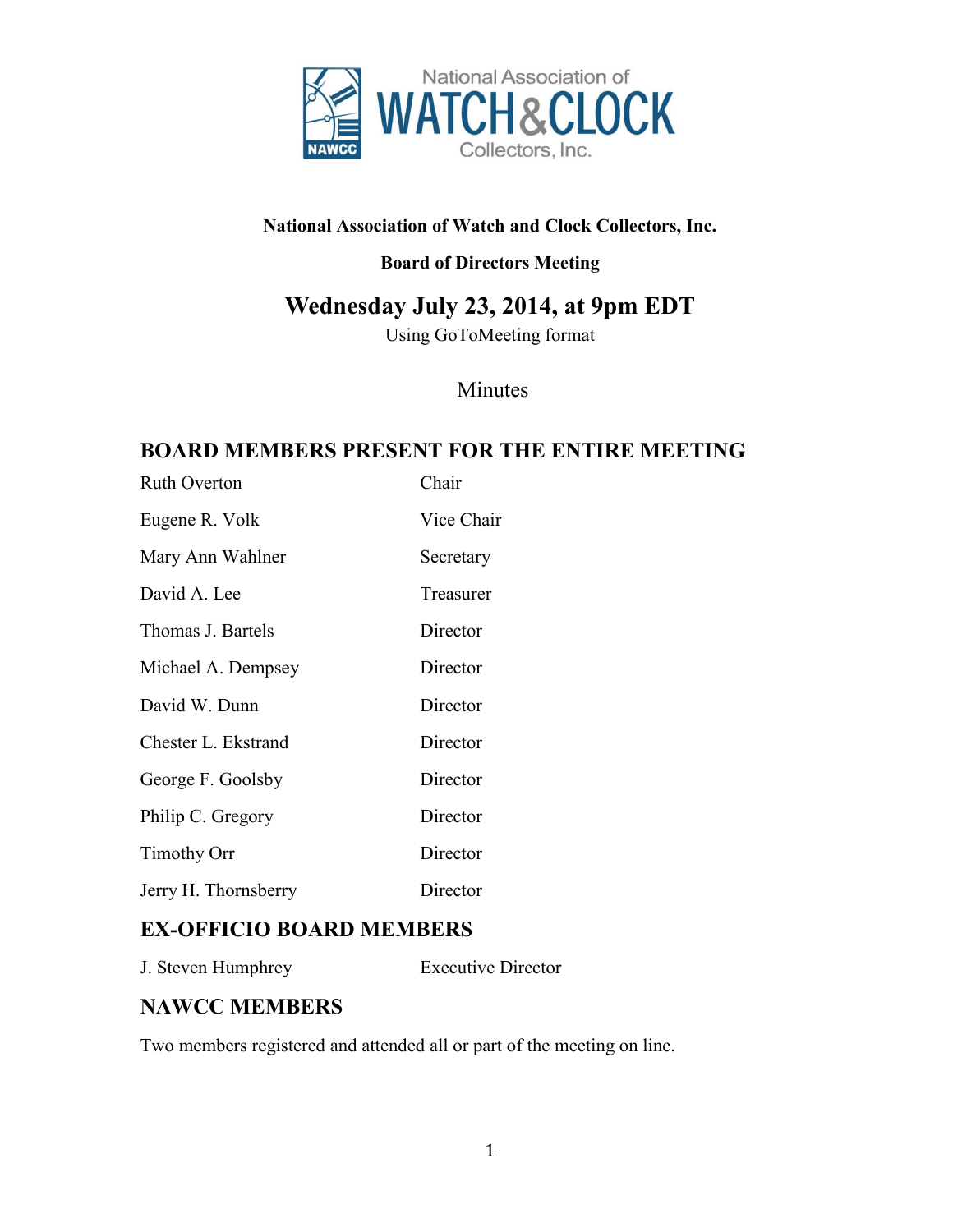# **CALL TO ORDER July 23, 2014**

With a quorum established, Chair Ruth Overton called the meeting of the Board of Directors of the National Association of Watch and Clock Collectors to order at 9:27 pm EDT.

Chair Overton made the following announcements:

•All voting will be by roll call.

•Directors wishing to speak must receive permission from the Chair.

•Vice Chairman Volk will assume control of the meeting should the Chair lose connection.

•There are two additions to the agenda which will be taken up under New Business: a) a new checking account for the 2015 National Convention, b) consideration of a membership marketing plan presented by Marketing General Incorporated.

**MOTION:** Made by Secretary Wahlner, seconded by Vice Chair Volk: That the Board approves the agenda, as amended, to include all expected business.

**Motion carried**. Voting Yea: Bartels, Dempsey, Dunn, Ekstrand, Goolsby, Gregory, Lee, Orr, Overton, Thornsberry, Volk, Wahlner. Voting Nay: None: Absent: None.

**MOTION:** Made by Secretary Wahlner, seconded by Vice Chair Volk: That the Board approve the Minutes of the June, 2014 Board Meeting.

**Motion carried**. Voting Yea: Bartels, Dempsey, Dunn, Ekstrand, Goolsby, Gregory, Lee, Orr, Overton, Thornsberry, Volk, Wahlner. Voting Nay: None: Absent: None.

**MOTION:** Made by Director Bartels, seconded by Secretary Wahlner: That the Standing Rules be amended as follows:

Article XIII Members

Section 1: Classes of members

(b) Associate Members

By adding the words, "the surviving spouse or significant other of a deceased member", after the words" Regular Member" in the first sentence.

**NOTE**: The Section will then read "**(b) Associate Members**

Eligibility to become an Associate Member is limited to a spouse (or "significant other") living in the same household as the Regular Member, **the surviving spouse or significant other of a deceased member**, and to full or part-time paid employees of NAWCC."

**Motion carried**. Voting Yea: Bartels, Dempsey, Dunn, Ekstrand, Goolsby, Gregory, Lee, Orr, Overton, Thornsberry, Volk, Wahlner. Voting Nay: None: Absent: None.

**MOTION**: Made by Director Goolsby, seconded by Secretary Wahlner: That Alexander Haas be renewed as consultant for the For All Time Campaign for the six-month period beginning August 1, 2014, on the same terms as currently agreed

**Motion carried**. Voting Yea: Bartels, Dempsey, Dunn, Ekstrand, Goolsby, Gregory, Lee, Orr, Overton, Thornsberry, Volk, Wahlner. Voting Nay: None: Absent: None.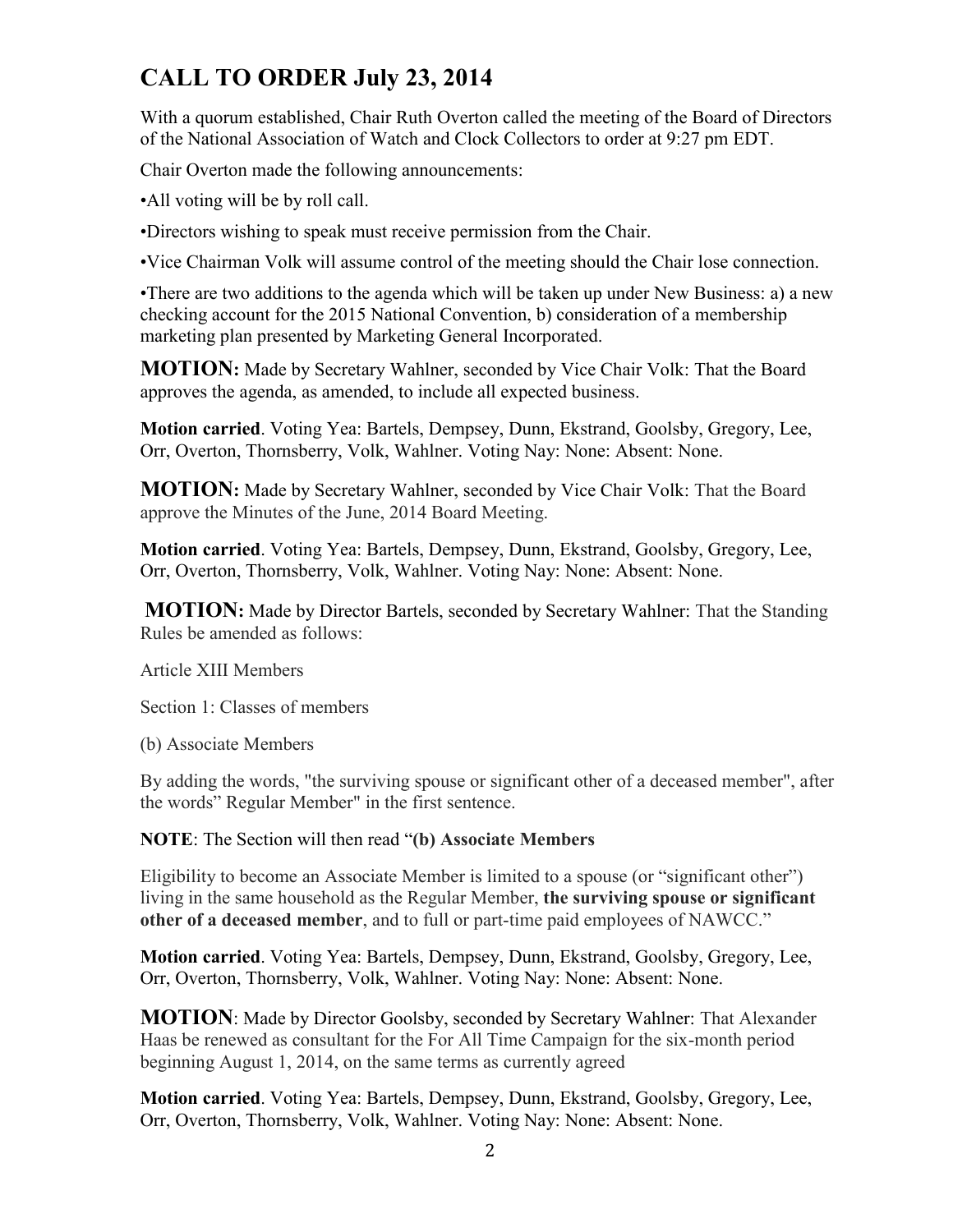**MOTION:** Made by Vice Chair Volk, seconded by Director Bartels: that George Goolsby be appointed as Chairman of the Development Committee effective July 23, 2014 and to serve the remainder of the 2013-2015 term.

**Motion carried**. Voting Yea: Bartels, Dempsey, Dunn, Ekstrand, Goolsby, Gregory, Lee, Orr, Overton, Thornsberry, Volk, Wahlner. Voting Nay: None: Absent: None.

**MOTION:** Made by Treasurer Lee, seconded by Vice Chair Volk: To approve opening the PNC account for the 2015 National Convention with two check signers: Chris Martin and Donna Kalinkiewicz.

**MOTION:** Made by Treasurer Lee, seconded by Vice Chair Volk: To amend the above motion by adding Chuck Auman and Steve Humphrey as check signers.

**Motion carried**. Voting Yea: Bartels, Dempsey, Dunn, Ekstrand, Goolsby, Gregory, Lee, Orr, Overton, Thornsberry, Volk, Wahlner. Voting Nay: None: Absent: None.

**MOTION as amended:** Made by Treasurer Lee, seconded by Vice Chair Volk: To approve opening the PNC account for the 2015 National Convention with two check signers: Chris Martin, Donna Kalinkiewicz, Chuck Auman or Steve Humphrey.

**Motion carried**. Voting Yea: Bartels, Dempsey, Dunn, Ekstrand, Goolsby, Gregory, Lee, Orr, Overton, Thornsberry, Volk, Wahlner. Voting Nay: None: Absent: None.

**MOTION:** Made by Director Orr, seconded by Director Gregory: That with reference to the materials and presentations made by Marketing General Incorporated on July 10, 2014, the Executive Director be authorized and directed to enter into a written agreement with Marketing General Incorporated on behalf of NAWCC providing for :

(a) a term of 6 months;

(b) Marketing General to conduct a 6 month direct marketing recruitment program (using both USPS and email contacts) directed to approximately 60,000 prospects with the objective of securing approximately 1,050 new members for the NAWCC (not including new members recruited through NAWCC's own efforts);

(c) consultation visits by Marketing General personnel to confer with the NAWCC Executive Director, board members and staff at headquarters in Columbia and attendance by Marketing General personnel at one NAWCC Regional and at least two meetings of NAWCC Chapters; and

(d) compensation to Marketing General for the foregoing of not more than \$95,000, consisting of an estimated \$64,375 in direct program costs, an \$18,600 consultant fee to Marketing General, \$7,875 in travel expense reimbursement, and a contingency amount of \$4,150, for a total of \$95,000.

The agreement shall otherwise include those provisions as agreed by the Executive Director not inconsistent with the foregoing. At the conclusion of the 6-month program the Executive Director and staff will provide to the Board a written evaluation of the program and the results thereof to enable the Board, in consultation with the Executive Director and staff, to decide promptly whether and on what basis to renew the program, authorize a longer, more extensive program, or take such other action as the Board may elect.